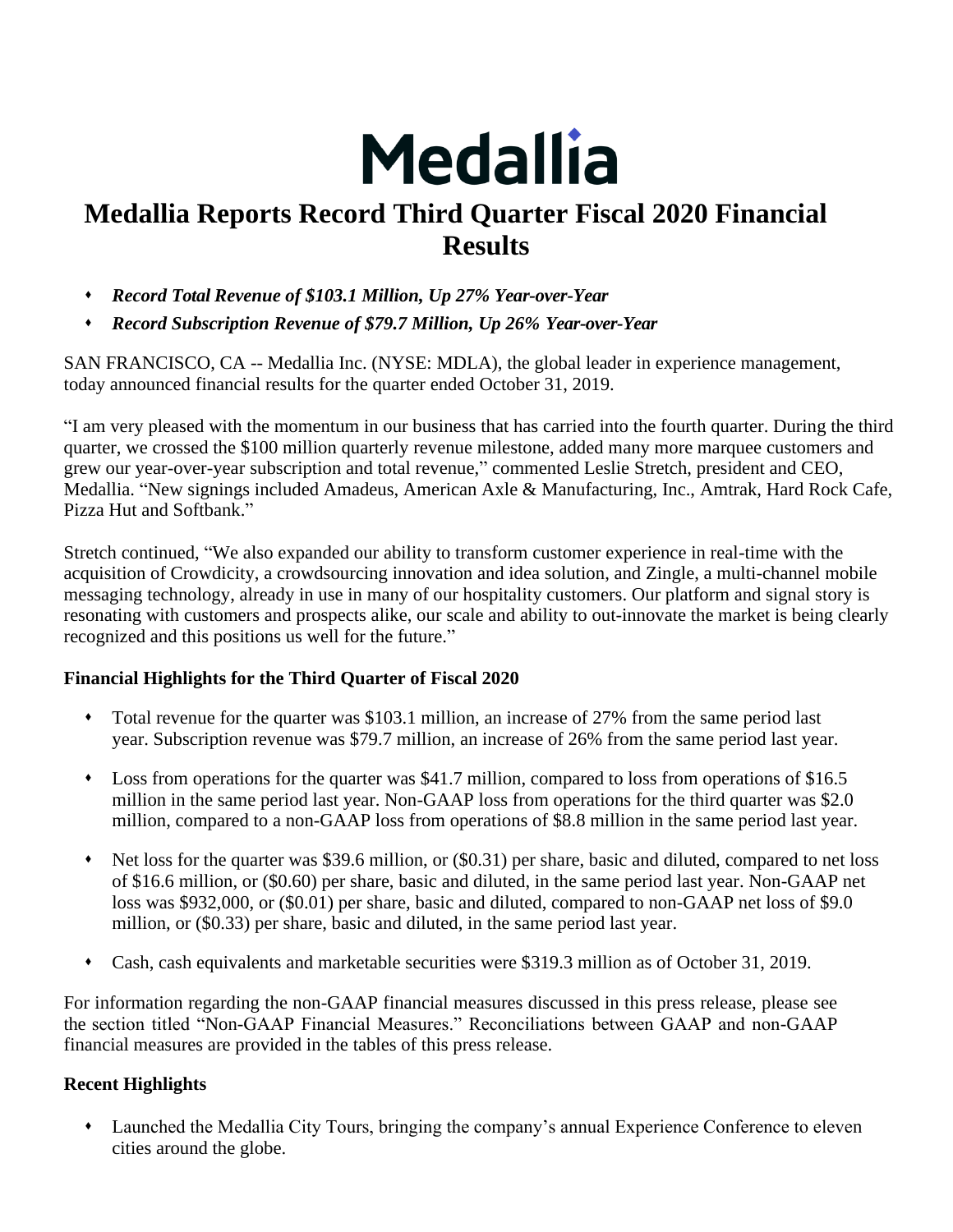- ⬧ At Dreamforce, Medallia was the official feedback partner at Salesforce's Dreamfest, the main evening event, and an innovator sponsor for the conference.
- ⬧ Expanded our ServiceNow partnership providing certified integrations with ServiceNow's Customer Service and IT Service Management on the ServiceNow store.
- ⬧ In conjunction with Workday, we showcased our Employee Experience product at Workday Rising, including our forthcoming integration with Workday's Prism Analytics Suite.

## **Conference Call**

Medallia will host a conference call at 1:30 p.m. PT (4:30 p.m. ET) today to discuss the third quarter of fiscal 2020, our outlook for the fourth quarter and the full fiscal year 2020, as well as a preliminary outlook for the full fiscal year 2021. The conference call will be available via live webcast and replay at the Investor Relations section of Medallia's website: https://investor.medallia.com/events-and-presentations/default.aspx.

## **About Medallia**

Medallia (NYSE: MDLA) is the pioneer and market leader in Experience Management. Medallia leads the market in the understanding and management of experience for customers, employees and citizens. Medallia captures experience signals created on daily journeys in person, digital and IoT interactions and applies proprietary AI technology to reveal personalized and predictive insights that can drive action with tremendous business results. Using the suite of experience management and innovation solutions offered by Medallia, customers can engage employees, reduce churn, turn detractors into promoters and buyers and create in-themoment cross-sell and up-sell opportunities providing clear and potent returns on investment.

For more information, please visit [www.medallia.com.](http://www.medallia.com/)

## **Non-GAAP Financial Measures**

In addition to financial measures prepared in accordance with U.S. generally accepted accounting principles ("GAAP"), this press release and the accompanying tables contain, and the conference call will contain, non-GAAP financial measures, including non-GAAP gross profit, non-GAAP subscription revenue gross profit, non- GAAP operating expenses, non-GAAP loss from operations, non-GAAP net loss and non-GAAP net loss per share, basic and diluted. Our management uses these non-GAAP financial measures internally in analyzing our financial results and believes they are useful to investors, as a supplement to the corresponding GAAP financial measures, in evaluating our ongoing operational performance and trends and in comparing our financial measures with other companies in the same industry, many of which present similar non-GAAP financial measures to help investors understand the operational performance of their businesses. However, it is important to note that the particular items we exclude from, or include in, our non-GAAP financial measures may differ from the items excluded from, or included in, similar non-GAAP financial measures used by other companies in the same industry. In addition, other companies may utilize metrics that are not similar to ours.

The non-GAAP financial information is presented for supplemental informational purposes only and is not intended to be considered in isolation or as a substitute for, or superior to, financial information prepared and presented in accordance with GAAP. There are material limitations associated with the use of non-GAAP financial measures since they exclude significant expenses and income that are required by GAAP to be recorded in our financial statements. Please see the reconciliation tables at the end of this release for the reconciliation of GAAP and non-GAAP results. Management encourages investors and others to review Medallia's financial information in its entirety and not rely on a single financial measure.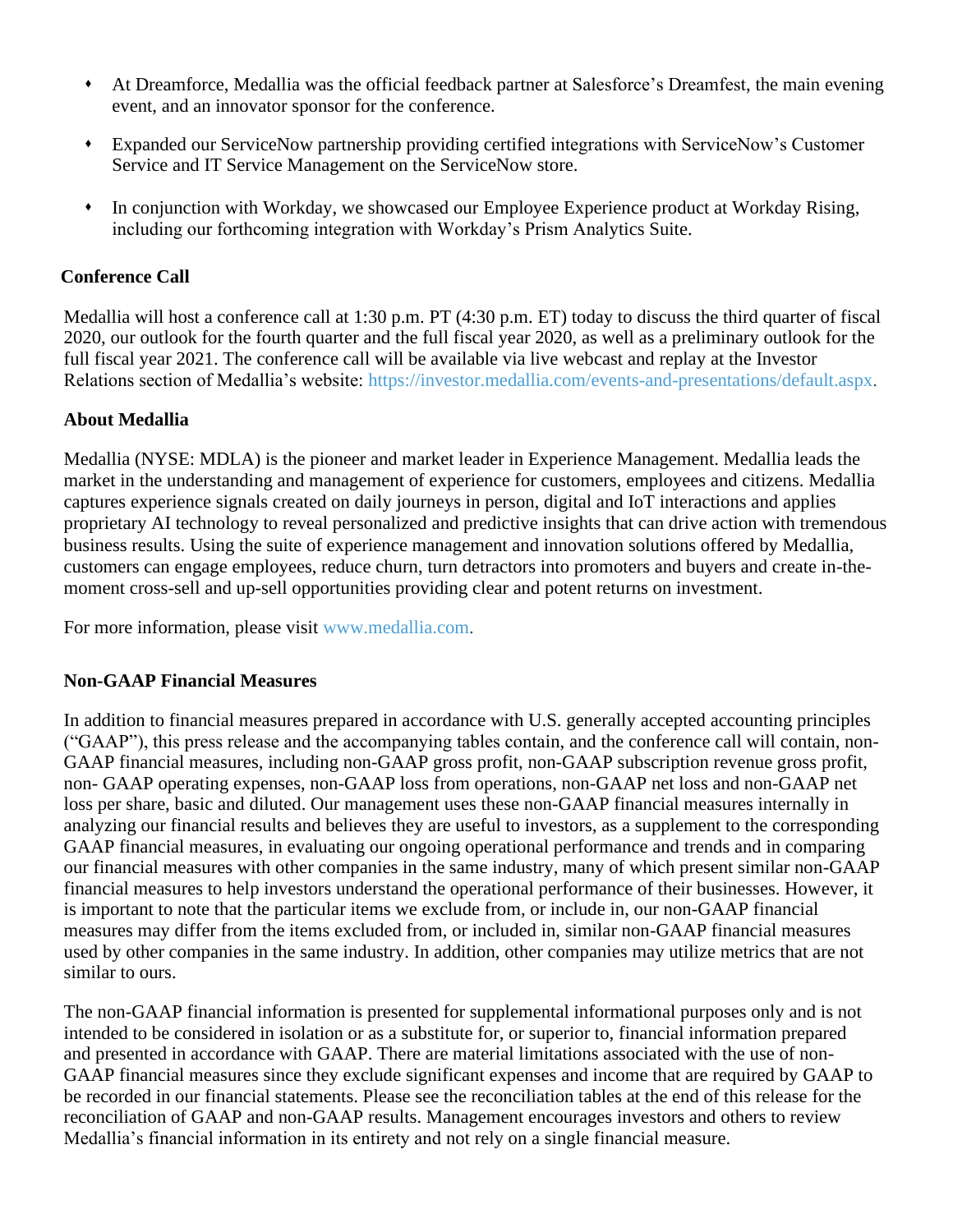We adjust the following items from one or more of our non-GAAP financial measures:

*Stock-based compensation expense.* We exclude stock-based compensation expense, which is a non-cash expense, from certain of our non-GAAP financial measures because we believe that excluding this item provides meaningful supplemental information regarding operational performance. In particular, companies calculate stock-based compensation expense using a variety of valuation methodologies and subjective assumptions. We also exclude cash expenses for employer payroll taxes related to employee stock plans, from certain of our non-GAAP financial measures because we believe that excluding this item provides meaningful supplemental information regarding operational performance. In particular, this expense is tied to the exercise or vesting of underlying equity awards and the price of our common stock at the time of exercise or vesting, which may vary from period to period independent of the operating performance of our business.

*Amortization of acquired intangible assets*. We exclude amortization of acquired intangible assets, which is a non-cash expense, from certain of our non-GAAP financial measures. Our expenses for amortization of intangible assets are inconsistent in amount and frequency because they are significantly affected by the timing, size of acquisitions and the inherent subjective nature of purchase price allocations. We exclude these amortization expenses because we do not believe these expenses have a direct correlation to the operation of our business.

*Acquisition-related costs*. We exclude costs related to acquisitions from our non-GAAP financial measures. These costs include legal and transactional costs associated with acquisition activities.

*Restructuring and other*. We exclude restructuring and other from certain of our non-GAAP financial measures. Restructuring and other consists of exit costs related to our former headquarters in San Mateo.

*Tax benefit related to acquisitions*. We exclude tax benefits related to acquisitions from our non-GAAP financial measures. These tax benefits realized consist of the change in the valuation allowance resulting from acquisitions.

## **Note on Forward-Looking Statements**

The forward-looking statements included in this press release and in the accompanying conference call, including for example, discussion of our commercial prospects, partnerships, estimates of future revenues, operating income/loss and expenses, stock-based compensation expense and related employer payroll tax expense, amortization of acquired intangible assets, acquisition-related costs, restructuring and other expenses, and acquisitions, reflect management's best judgment based on factors currently known and involve risks and uncertainties. These risks and uncertainties include, but are not limited to, potential disruption of customer purchase decisions resulting from global economic conditions, timing and size of orders, relative growth of our recurring revenue, potential decreases in customer spending, uncertainty regarding purchasing trends in the cloud software market, customer cancellations or non-renewal of maintenance contracts or on-demand services, our potential inability to manage effectively any growth we experience, our ability to develop new products and services, increased competition or new entrants in the marketplace, potential impact of acquisitions and investments, changes in staffing levels, and other risks detailed in registration statements and periodic reports we file with the Securities and Exchange Commission, including our prospectus filed with the SEC pursuant to Rule 424(b)(4) dated July 18, 2019 and in our quarterly report on Form 10-Q dated September 12, 2019, both of which may be obtained on the Investor Relations section of Medallia's website [\(https://investor.medallia.com/financials/sec](https://investor.medallia.com/financials/sec-filings/default.aspx)[filings/default.aspx\)](https://investor.medallia.com/financials/sec-filings/default.aspx). Actual results may differ materially from those presently reported. All forward-looking statements in this press release are based on information available to us as of the date hereof. We assume no obligation to update the information contained in this press release or the accompanying conference call, except as required by law.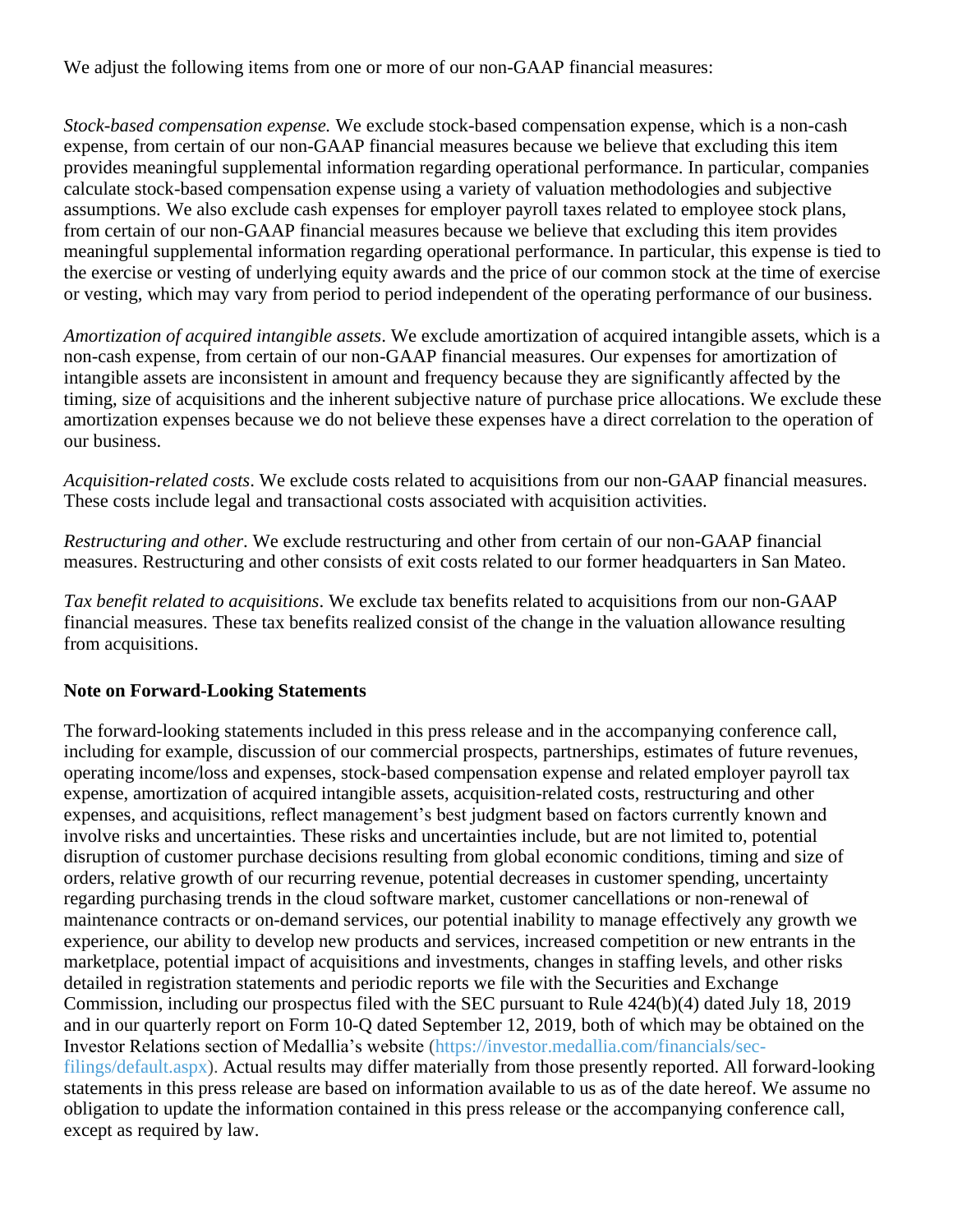© 2019 Medallia, Inc. All rights reserved. Medallia®, the Medallia logo, and the names and marks associated with Medallia's products are trademarks of Medallia. All other trademarks are the property of their respective owners.

# Medallia, Inc. Condensed Consolidated Balance Sheets

### *(in thousands)* (unaudited)

|                                                                                  | October 31,<br>2019 | January 31,<br>2019 |            |  |
|----------------------------------------------------------------------------------|---------------------|---------------------|------------|--|
| <b>Assets</b>                                                                    |                     |                     |            |  |
| Current assets:                                                                  |                     |                     |            |  |
| Cash and cash equivalents                                                        | \$<br>296,651       | \$                  | 44,876     |  |
| Marketable securities                                                            | 22,646              |                     |            |  |
| Trade and other receivables, net of allowance for doubtful accounts of \$609 and |                     |                     |            |  |
| \$253 as of October 31, 2019 and January 31, 2019, respectively                  | 71,036              |                     | 106,120    |  |
| Deferred commissions, current                                                    | 19,303              |                     | 15,874     |  |
| Prepaid expenses and other current assets                                        | 21,659              |                     | 15,595     |  |
| Total current assets                                                             | 431,295             |                     | 182,465    |  |
| Property and equipment, net                                                      | 31,363              |                     | 42,989     |  |
| Deferred commissions, noncurrent                                                 | 42,710              |                     | 35,727     |  |
| Goodwill and intangible assets, net                                              | 101,139             |                     | 17,050     |  |
| Other noncurrent assets                                                          | 4,602               |                     | 1,953      |  |
| <b>Total assets</b>                                                              | \$<br>611,109       | \$                  | 280,184    |  |
| Liabilities, and stockholders' equity (deficit)                                  |                     |                     |            |  |
| Current liabilities:                                                             |                     |                     |            |  |
| Accounts payable                                                                 | \$<br>4,220         | \$                  | 1,007      |  |
| Accrued expenses and other current liabilities                                   | 21,569              |                     | 12,840     |  |
| Accrued compensation                                                             | 27,741              |                     | 19,708     |  |
| Deferred revenue, current                                                        | 163,554             |                     | 210,666    |  |
| Total current liabilities                                                        | 217,084             |                     | 244,221    |  |
| Deferred revenue, noncurrent                                                     | 1,194               |                     | 1,151      |  |
| Deferred rent, noncurrent                                                        | 2,633               |                     | 37,182     |  |
| Other liabilities                                                                | 5,854               |                     | 4,188      |  |
| <b>Total liabilities</b>                                                         | 226,765             |                     | 286,742    |  |
| Stockholders' equity (deficit):                                                  |                     |                     |            |  |
| Convertible preferred stock                                                      |                     |                     | 72         |  |
| Common stock, Class A                                                            |                     |                     | 30         |  |
| Common stock                                                                     | 127                 |                     |            |  |
| Additional paid-in capital                                                       | 834,079             |                     | 363,076    |  |
| Accumulated other comprehensive loss                                             | (759)               |                     | (1,096)    |  |
| Accumulated deficit                                                              | (449, 103)          |                     | (368, 640) |  |
| Total stockholders' equity (deficit)                                             | 384,344             |                     | (6, 558)   |  |
| Total liabilities and stockholders' equity (deficit)                             | \$<br>611,109       | \$                  | 280,184    |  |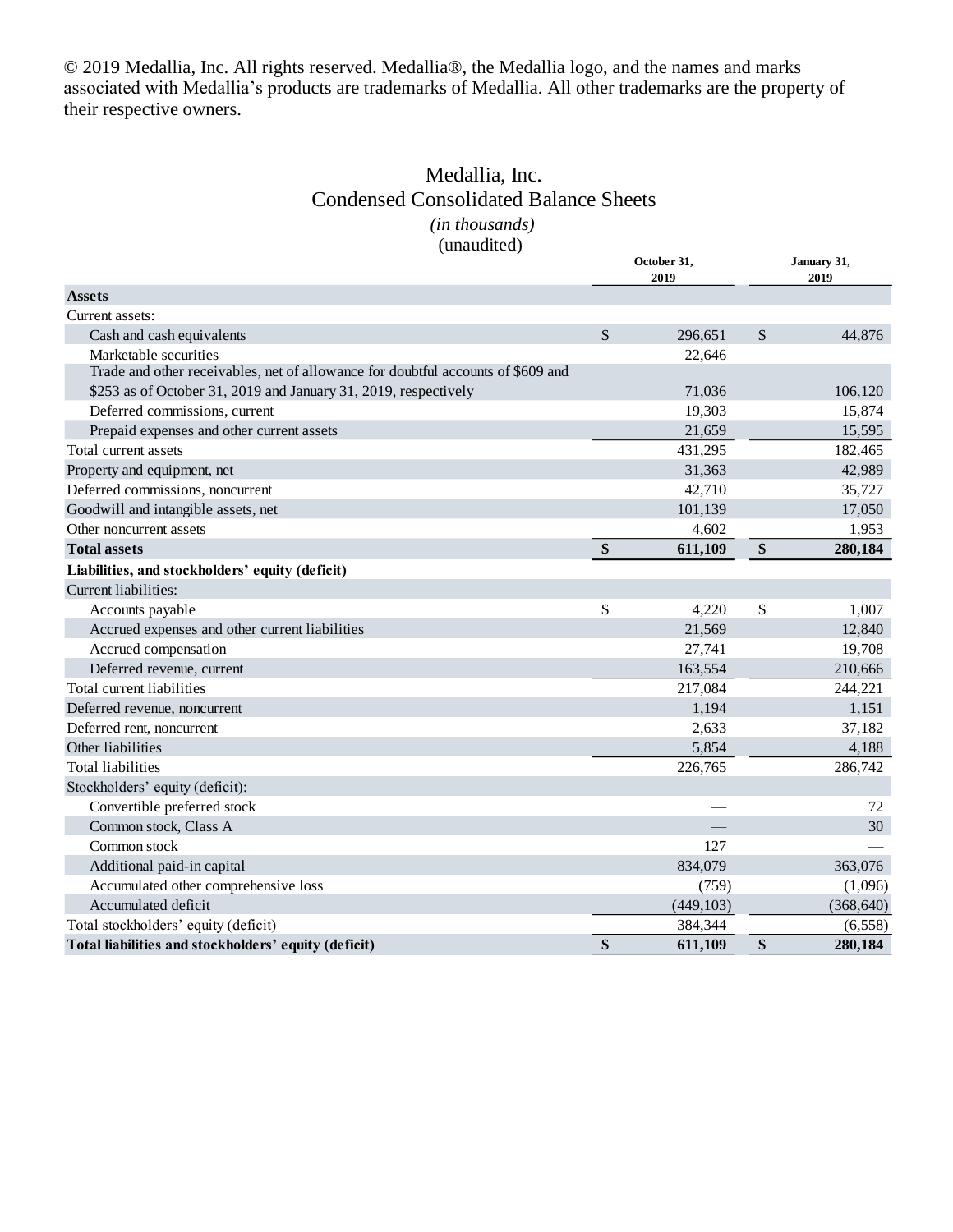## Medallia, Inc. Condensed Consolidated Statements of Operations *(in thousands except per share data)*

(unaudited)

|                                                                                                                        | <b>Three Months Ended</b><br>October 31, |          |              |           | <b>Nine Months Ended</b><br>October 31, |           |      |           |
|------------------------------------------------------------------------------------------------------------------------|------------------------------------------|----------|--------------|-----------|-----------------------------------------|-----------|------|-----------|
|                                                                                                                        | 2019<br>2018                             |          |              |           | 2019                                    |           | 2018 |           |
| Revenue:                                                                                                               |                                          |          |              |           |                                         |           |      |           |
| Subscription                                                                                                           | \$                                       | 79,749   | \$           | 63,241    | \$                                      | 226,008   | \$   | 178,923   |
| Professional services                                                                                                  |                                          | 23,325   |              | 17,925    |                                         | 66,355    |      | 48,335    |
| Total revenue                                                                                                          |                                          | 103,074  |              | 81,166    |                                         | 292,363   |      | 227,258   |
| Cost of revenue:                                                                                                       |                                          |          |              |           |                                         |           |      |           |
| Subscription                                                                                                           |                                          | 16,296   |              | 11,942    |                                         | 44,456    |      | 35,345    |
| Professional services                                                                                                  |                                          | 22,299   |              | 17,459    |                                         | 61,617    |      | 51,235    |
| Total cost of revenue                                                                                                  |                                          | 38,595   |              | 29,401    |                                         | 106,073   |      | 86,580    |
| Gross profit                                                                                                           |                                          | 64,479   |              | 51,765    |                                         | 186,290   |      | 140,678   |
| Operating expenses:                                                                                                    |                                          |          |              |           |                                         |           |      |           |
| Research and development                                                                                               |                                          | 26.321   |              | 20.995    |                                         | 68.630    |      | 66.580    |
| Sales and marketing                                                                                                    |                                          | 47.067   |              | 34,243    |                                         | 127,152   |      | 108,296   |
| General and administrative                                                                                             |                                          | 32,758   |              | 13,020    |                                         | 72,672    |      | 36,940    |
| Total operating expenses                                                                                               |                                          | 106,146  |              | 68,258    |                                         | 268,454   |      | 211,816   |
| Loss from operations                                                                                                   |                                          | (41,667) |              | (16, 493) |                                         | (82, 164) |      | (71, 138) |
| Interest income and other income (expense), net                                                                        |                                          | 2.001    |              | 205       |                                         | 2,574     |      | 223       |
| Loss before provision for (benefits from) income taxes                                                                 |                                          | (39,666) |              | (16, 288) |                                         | (79, 590) |      | (70, 915) |
| Provision for (benefits from) income taxes                                                                             |                                          | (46)     |              | 323       |                                         | 873       |      | 1,371     |
| Net loss                                                                                                               | $\mathsf{\$}$                            | (39,620) | $\mathbb{S}$ | (16, 611) | \$                                      | (80, 463) | \$   | (72, 286) |
| Net loss per share attributable to common stockholders, basic and<br>diluted                                           | \$                                       | (0.31)   | \$           | (0.60)    | \$                                      | (1.19)    | \$   | (2.77)    |
| Weighted-average shares used in computing net loss per share<br>attributable to common stockholders, basic and diluted |                                          | 127,715  |              | 27,482    |                                         | 67,735    |      | 26,065    |

### **Medallia, Inc.**

**GAAP to Non-GAAP Adjustment Summary**

*(in thousands)*

(unaudited)

GAAP to Non-GAAP adjustments include stock-based compensation expense, amortization of acquired intangible assets, acquisition-related costs, restructuring and other and tax benefit related to acquisitions as follows:

|                                     | <b>Three Months Ended</b><br>October 31. |     |                 | <b>Nine Months Ended</b><br>October 31, |         |    |                 |
|-------------------------------------|------------------------------------------|-----|-----------------|-----------------------------------------|---------|----|-----------------|
|                                     | 2019                                     |     | 2018            |                                         | 2019    |    | 2018            |
| Cost of revenue:                    |                                          |     |                 |                                         |         |    |                 |
| Subscription                        | \$<br>1,578                              | аħ. | 363             | \$                                      | 3,099   | \$ | 1,240           |
| Professional services               | 2,820                                    |     | 580             |                                         | 6,067   |    | 1,822           |
| Operating expenses:                 |                                          |     |                 |                                         |         |    |                 |
| Research and development            | 6,292                                    |     | 1,665           |                                         | 11,533  |    | 5,845           |
| Sales and marketing                 | 9,099                                    |     | 1,593           |                                         | 19,076  |    | 5,033           |
| General and administrative          | 19,858                                   |     | 3,457           |                                         | 40,003  |    | 7,116           |
| Tax benefit related to acquisitions | (959)                                    |     | $\qquad \qquad$ |                                         | (1,375) |    | $\qquad \qquad$ |
| Total                               | 38,688                                   |     | 7,658           |                                         | 78,403  | ۰. | 21,056          |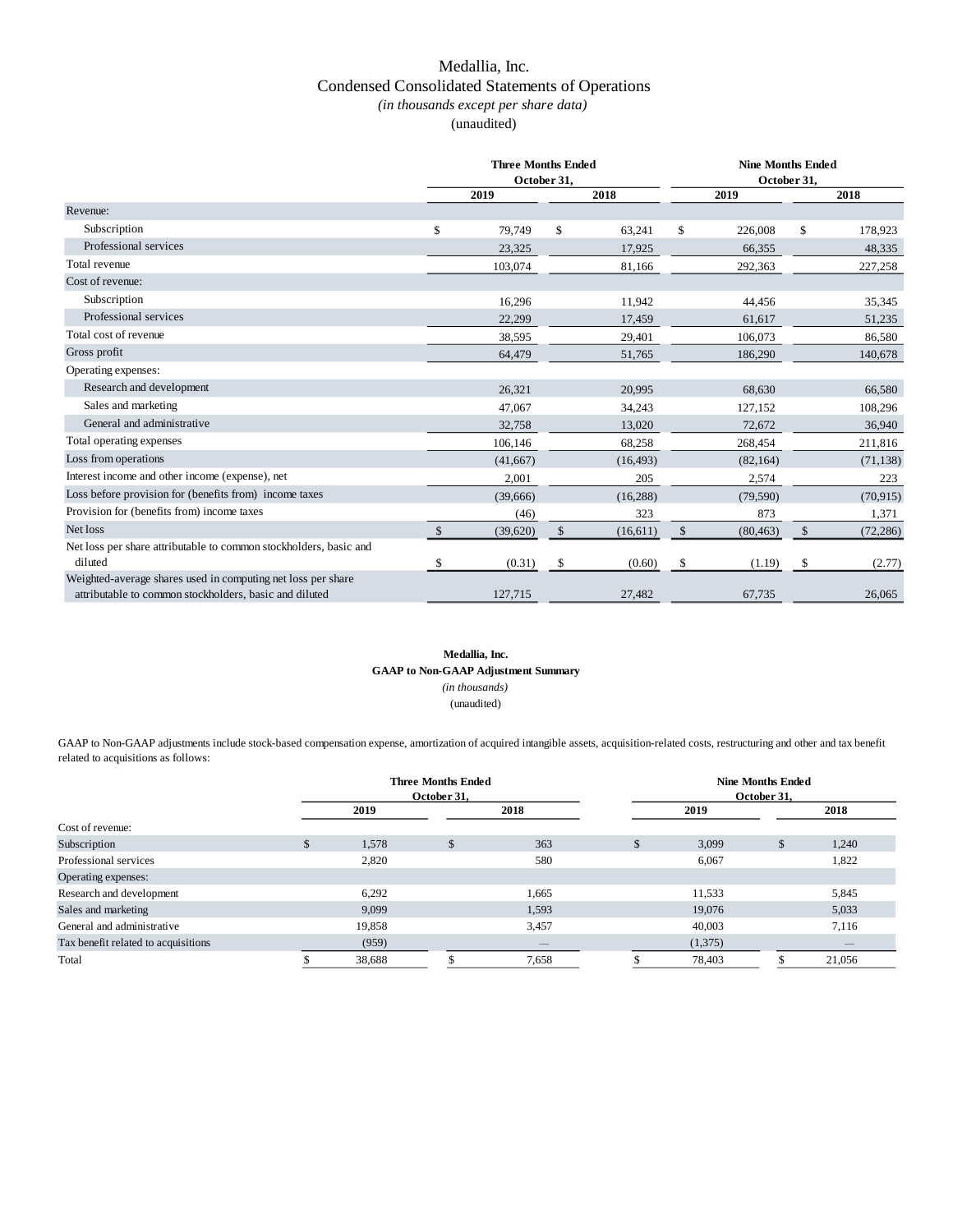## Medallia, Inc. (unaudited) *(in thousands)* Condensed Consolidated Statements of Cash Flows

|                                                                                          | Nine Months Ended October 31, |           |    |           |
|------------------------------------------------------------------------------------------|-------------------------------|-----------|----|-----------|
|                                                                                          |                               | 2019      |    | 2018      |
| <b>Operating activities</b>                                                              |                               |           |    |           |
| Net loss                                                                                 | \$                            | (80, 463) | \$ | (72, 286) |
| Adjustments to reconcile net loss to net cash used in operating activities:              |                               |           |    |           |
| Depreciation and amortization                                                            |                               | 10.812    |    | 10,440    |
| Amortization of deferred commissions                                                     |                               | 13,616    |    | 9,481     |
| Stock-based compensation expense                                                         |                               | 80,296    |    | 19,653    |
| Impairment (gain) on property and equipment and lease termination                        |                               | (13,783)  |    |           |
| Other                                                                                    |                               | (1, 463)  |    | (430)     |
| Changes in assets and liabilities:                                                       |                               |           |    |           |
| Accounts receivable                                                                      |                               | 36.627    |    | 40,255    |
| Deferred commissions                                                                     |                               | (24, 108) |    | (14, 105) |
| Prepaid expenses and other current assets                                                |                               | (5,849)   |    | 4,452     |
| Other noncurrent assets                                                                  |                               | 92        |    | (709)     |
| Accounts payable                                                                         |                               | 2,655     |    | 1,835     |
| Deferred revenue                                                                         |                               | (49, 921) |    | (37, 130) |
| Accrued expenses and other current liabilities                                           |                               | 10,410    |    | 3,084     |
| Other noncurrent liabilities                                                             |                               | 17        |    | 723       |
| Net cash used in operating activities                                                    |                               | (21,062)  |    | (34, 737) |
| <b>Investing activities</b>                                                              |                               |           |    |           |
| Purchases of property, equipment and other                                               |                               | (14,250)  |    | (5,637)   |
| Purchase of marketable securities                                                        |                               | (76, 122) |    | (18, 684) |
| Maturities of marketable securities                                                      |                               | 53,604    |    | 33,340    |
| Proceeds from sale of marketable securities                                              |                               | 511       |    | 1,296     |
| Acquisitions, net of cash acquired                                                       |                               | (75, 238) |    |           |
| Other                                                                                    |                               | (1,500)   |    |           |
| Net cash (used in) provided by investing activities                                      |                               | (112,995) |    | 10,315    |
| <b>Financing activities</b>                                                              |                               |           |    |           |
| Proceeds from initial public offering, net of issuance costs, underwriters discounts and |                               |           |    |           |
| commissions, and concurrent private placement                                            |                               | 319,972   |    |           |
| Proceeds from Series F convertible preferred stock, net of issuance costs                |                               | 69.848    |    |           |
| Proceeds from exercise of stock options                                                  |                               | 16,451    |    | 7,831     |
| Payments for employee taxes withheld upon vesting of restricted stock units              |                               | (15,592)  |    |           |
| Payment of capital leases                                                                |                               | (2,505)   |    | (224)     |
| Repayment of debt assumed in acquisition                                                 |                               | (2,297)   |    |           |
| Net cash provided by financing activities                                                |                               | 385,877   |    | 7,607     |
| Effect of exchange rate changes on cash and cash equivalents                             |                               | (45)      |    | (222)     |
| Net increase (decrease) in cash and cash equivalents                                     |                               | 251,775   |    | (17,037)  |
| Cash and cash equivalents at beginning of period                                         |                               | 44,876    |    | 42,699    |
| Cash and cash equivalents at end of period                                               | \$                            | 296,651   | \$ | 25,662    |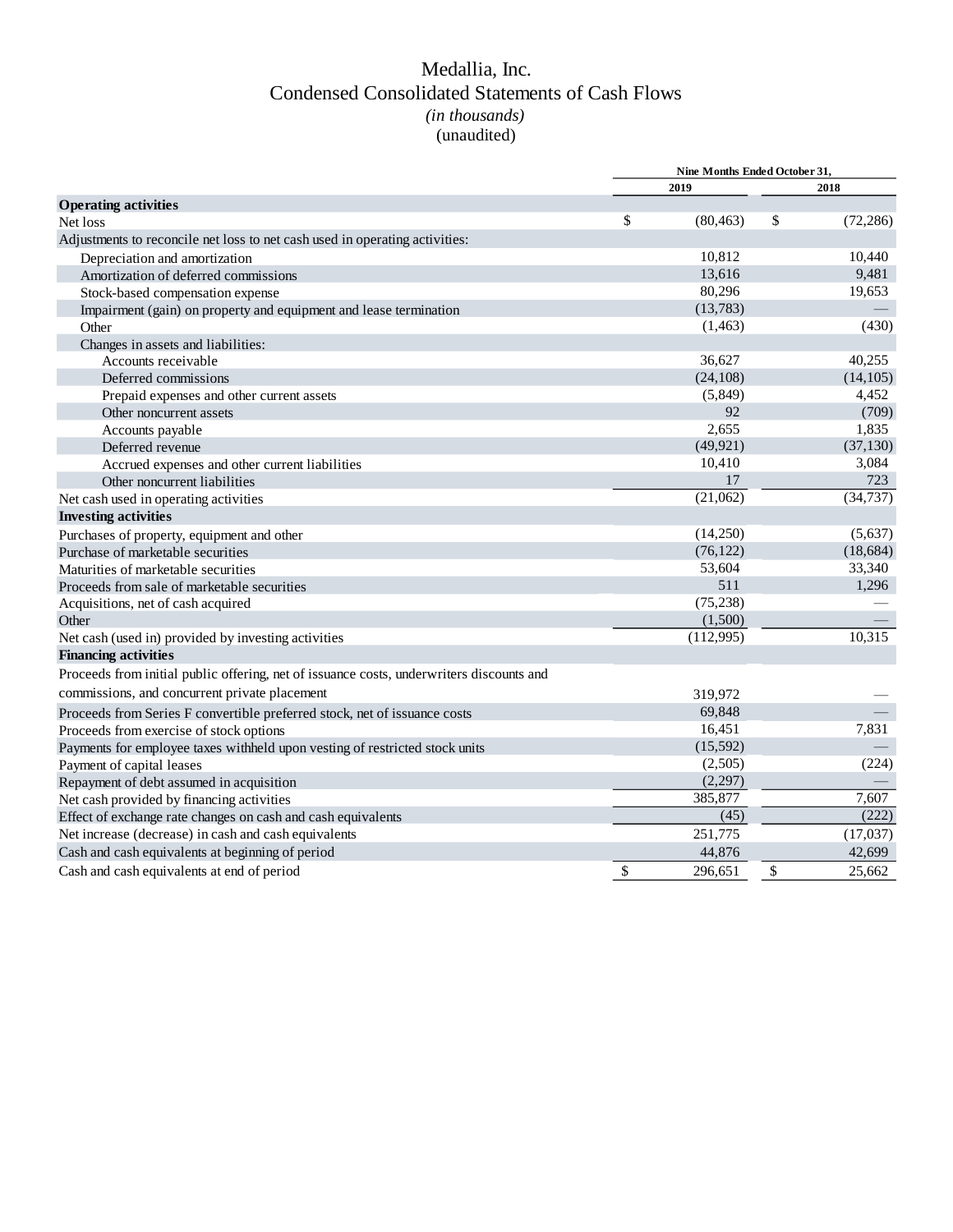#### **Medallia, Inc.**

**GAAP to Non-GAAP Reconciliations**

*(in thousands, except percentages)*

(unaudited)

| <b>Three Months Ended</b>                                     |              |                                          | <b>Nine Months Ended</b>  |                          |                                         |           |                          |          |  |  |
|---------------------------------------------------------------|--------------|------------------------------------------|---------------------------|--------------------------|-----------------------------------------|-----------|--------------------------|----------|--|--|
|                                                               |              |                                          | October 31,               |                          |                                         |           | October 31,              |          |  |  |
|                                                               |              | 2019                                     |                           | 2018                     |                                         | 2019      |                          | 2018     |  |  |
| Non-GAAP gross profit reconciliation:                         |              |                                          |                           |                          |                                         |           |                          |          |  |  |
| GAAP gross profit                                             | $\mathbb{S}$ | 64,479                                   | $\mathbb{S}$              | 51,765                   | \$                                      | 186,290   | \$                       | 140,678  |  |  |
| GAAP gross margin                                             |              | 63%                                      |                           | 64%                      |                                         | 64%       |                          | 62%      |  |  |
| Add (subtract):                                               |              |                                          |                           |                          |                                         |           |                          |          |  |  |
| Stock-based compensation                                      |              | 3,768                                    |                           | 901                      |                                         | 8,171     |                          | 2,743    |  |  |
| Amortization of acquired                                      |              |                                          |                           |                          |                                         |           |                          |          |  |  |
| intangible assets                                             |              | 630                                      |                           | 42                       |                                         | 995       |                          | 319      |  |  |
| Non-GAAP gross profit                                         | \$           | 68,877                                   | \$                        | 52,708                   | \$                                      | 195,456   | \$                       | 143,740  |  |  |
| Non-GAAP gross margin                                         |              | 67%                                      |                           | 65%                      |                                         | 67%       |                          | 63%      |  |  |
|                                                               |              |                                          | <b>Three Months Ended</b> |                          |                                         |           | <b>Nine Months Ended</b> |          |  |  |
|                                                               |              |                                          | October 31,               |                          |                                         |           | October 31,              |          |  |  |
|                                                               |              | 2019                                     |                           | 2018                     |                                         | 2019      |                          | 2018     |  |  |
| Non-GAAP subscription revenue gross profit<br>reconciliation: |              |                                          |                           |                          |                                         |           |                          |          |  |  |
| GAAP subscription revenue gross profit                        | $\mathbb{S}$ | 63,453                                   | $\mathbb{S}$              | 51,299                   | \$                                      | 181,552   | \$                       | 143,578  |  |  |
| GAAP subscription revenue gross margin                        |              | 80%                                      |                           | 81%                      |                                         | 80%       |                          | 80%      |  |  |
| Add (subtract):                                               |              |                                          |                           |                          |                                         |           |                          |          |  |  |
| Stock-based compensation                                      |              | 948                                      |                           | 321                      |                                         | 2,104     |                          | 921      |  |  |
| Amortization of acquired                                      |              |                                          |                           |                          |                                         |           |                          |          |  |  |
| intangible assets                                             |              | 630                                      |                           | 42                       |                                         | 995       |                          | 319      |  |  |
| Non-GAAP subscription revenue gross profit                    | \$           | 65,031                                   | \$                        | 51,662                   | \$                                      | 184,651   | \$                       | 144,818  |  |  |
| Non-GAAP subscription revenue gross margin                    |              | 82%                                      |                           | 82%                      |                                         | 82%       |                          | 81%      |  |  |
|                                                               |              | <b>Three Months Ended</b><br>October 31, |                           |                          | <b>Nine Months Ended</b><br>October 31, |           |                          |          |  |  |
|                                                               |              | 2019                                     |                           | 2018                     |                                         | 2019      |                          | 2018     |  |  |
| Non-GAAP operating expense reconciliation:                    |              |                                          |                           |                          |                                         |           |                          |          |  |  |
| GAAP operating expenses                                       | \$           | 106,146                                  | \$                        | 68,258                   | \$                                      | 268,454   | \$                       | 211,816  |  |  |
| GAAP operating expenses, as a % of total                      |              |                                          |                           |                          |                                         |           |                          |          |  |  |
| revenue                                                       |              | 103%                                     |                           | 84%                      |                                         | 92%       |                          | 93%      |  |  |
| Add (subtract):                                               |              |                                          |                           |                          |                                         |           |                          |          |  |  |
| Stock-based compensation                                      |              | (34,046)                                 |                           | (5,631)                  |                                         | (72, 784) |                          | (16,910) |  |  |
| Amortization of acquired                                      |              |                                          |                           |                          |                                         |           |                          |          |  |  |
| intangible assets                                             |              | (113)                                    |                           |                          |                                         | (115)     |                          |          |  |  |
| Acquisition-related costs                                     |              | (1,090)                                  |                           | $\overline{\phantom{0}}$ |                                         | (1,766)   |                          |          |  |  |
| Restructuring and other                                       |              | $\bar{a}$                                |                           | (1,084)                  |                                         | 4,053     |                          | (1,084)  |  |  |
| Non-GAAP operating expenses                                   | $\mathbb{S}$ | 70,897                                   | $\mathbb{S}$              | 61,543                   | $\mathbb{S}$                            | 197,842   | $\mathbb{S}$             | 193,822  |  |  |
| Non-GAAP operating expenses, as a %                           |              |                                          |                           |                          |                                         |           |                          |          |  |  |
| of total revenue                                              |              | 69%                                      |                           | 76%                      |                                         | 68%       |                          | 85%      |  |  |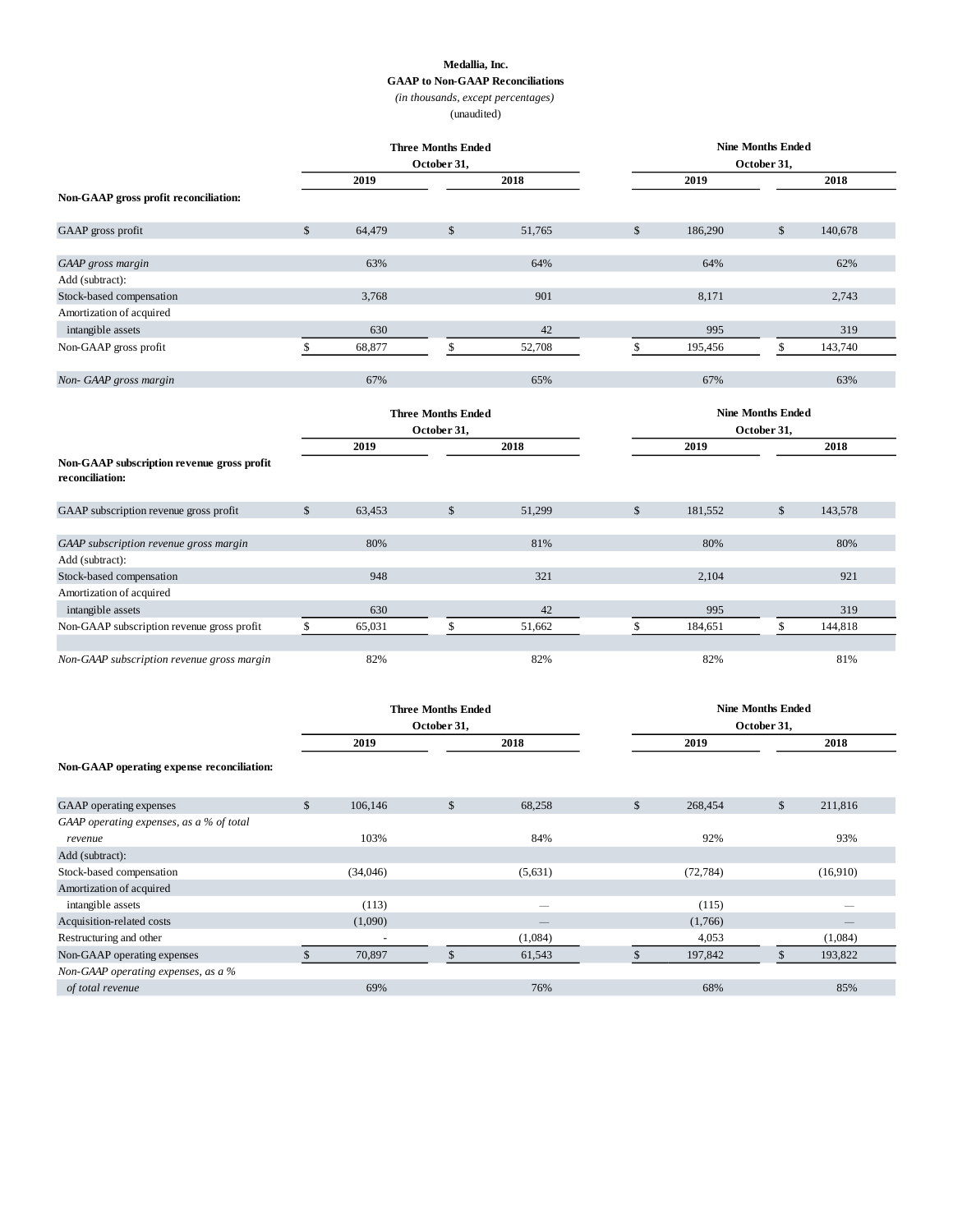#### **Medallia, Inc.**

**GAAP to Non-GAAP Reconciliations**

*(in thousands, except percentages)*

(unaudited)

|                                                         | <b>Three Months Ended</b> |          |                           | <b>Nine Months Ended</b> |               |           |                          |           |  |
|---------------------------------------------------------|---------------------------|----------|---------------------------|--------------------------|---------------|-----------|--------------------------|-----------|--|
|                                                         |                           |          | October 31,               |                          | October 31,   |           |                          |           |  |
|                                                         |                           | 2019     |                           | 2018                     |               | 2019      |                          | 2018      |  |
| <b>Non-GAAP</b> loss from operations<br>reconciliation: |                           |          |                           |                          |               |           |                          |           |  |
| GAAP loss from operations                               | $\mathbb{S}$              | (41,667) | $\mathbb{S}$              | (16, 493)                | $\mathbb{S}$  | (82, 164) | $\mathbb{S}$             | (71, 138) |  |
| GAAP loss from operations, as a % of total              |                           |          |                           |                          |               |           |                          |           |  |
| revenue                                                 |                           | (40)%    |                           | (20)%                    |               | (28)%     |                          | (31)%     |  |
| Add (subtract):                                         |                           |          |                           |                          |               |           |                          |           |  |
| Stock-based compensation                                |                           | 37,814   |                           | 6,532                    |               | 80,955    |                          | 19,653    |  |
| Amortization of acquired                                |                           |          |                           |                          |               |           |                          |           |  |
| intangible assets                                       |                           | 743      |                           | 42                       |               | 1,110     |                          | 319       |  |
| Acquisition-related costs                               |                           | 1,090    |                           |                          |               | 1,766     |                          |           |  |
| Restructuring and other                                 |                           |          |                           | 1,084                    |               | (4,053)   |                          | 1,084     |  |
| Non-GAAP loss from operations                           | \$                        | (2,020)  | \$                        | (8, 835)                 | \$            | (2,386)   | \$                       | (50,082)  |  |
| Non-GAAP loss from operations, as a %                   |                           |          |                           |                          |               |           |                          |           |  |
| of total revenue                                        |                           | (2)%     |                           | $(11)$ %                 |               | (1)%      |                          | (22)%     |  |
|                                                         |                           |          | <b>Three Months Ended</b> |                          |               |           | <b>Nine Months Ended</b> |           |  |
|                                                         | October 31,               |          |                           |                          |               |           | October 31,              |           |  |
|                                                         |                           | 2019     |                           | 2018                     | 2019          |           | 2018                     |           |  |
| Non-GAAP net loss reconciliation:                       |                           |          |                           |                          |               |           |                          |           |  |
| GAAP net loss                                           | $\mathcal{S}$             | (39,620) | \$                        | (16,611)                 | $\mathcal{S}$ | (80, 463) | \$                       | (72, 286) |  |
| GAAP net loss as a % of total revenue                   |                           | (38)%    |                           | (20)%                    |               | (28)%     |                          | (32)%     |  |
| Add (subtract):                                         |                           |          |                           |                          |               |           |                          |           |  |
| Stock-based compensation                                |                           | 37,814   |                           | 6,532                    |               | 80,955    |                          | 19,653    |  |
| Amortization of acquired                                |                           |          |                           |                          |               |           |                          |           |  |
| intangible assets                                       |                           | 743      |                           | 42                       |               | 1,110     |                          | 319       |  |
| Acquisition-related costs                               |                           | 1,090    |                           |                          |               | 1,766     |                          |           |  |
| Restructuring and other                                 |                           |          |                           | 1,084                    |               | (4,053)   |                          | 1,084     |  |
| Tax benefit related to acquisitions                     |                           | (959)    |                           |                          |               | (1,375)   |                          |           |  |
| Non-GAAP net loss                                       | \$                        | (932)    | \$                        | (8,953)                  | \$            | (2,060)   | \$                       | (51,230)  |  |
| Non-GAAP net loss as a % of total revenue               |                           | (1)%     |                           | $(11)$ %                 |               | (1)%      |                          | (23)%     |  |
|                                                         |                           |          |                           |                          |               |           |                          |           |  |
| Weighted average shares - basic and diluted             |                           | 127,715  |                           | 27,482                   |               | 67,735    |                          | 26,065    |  |